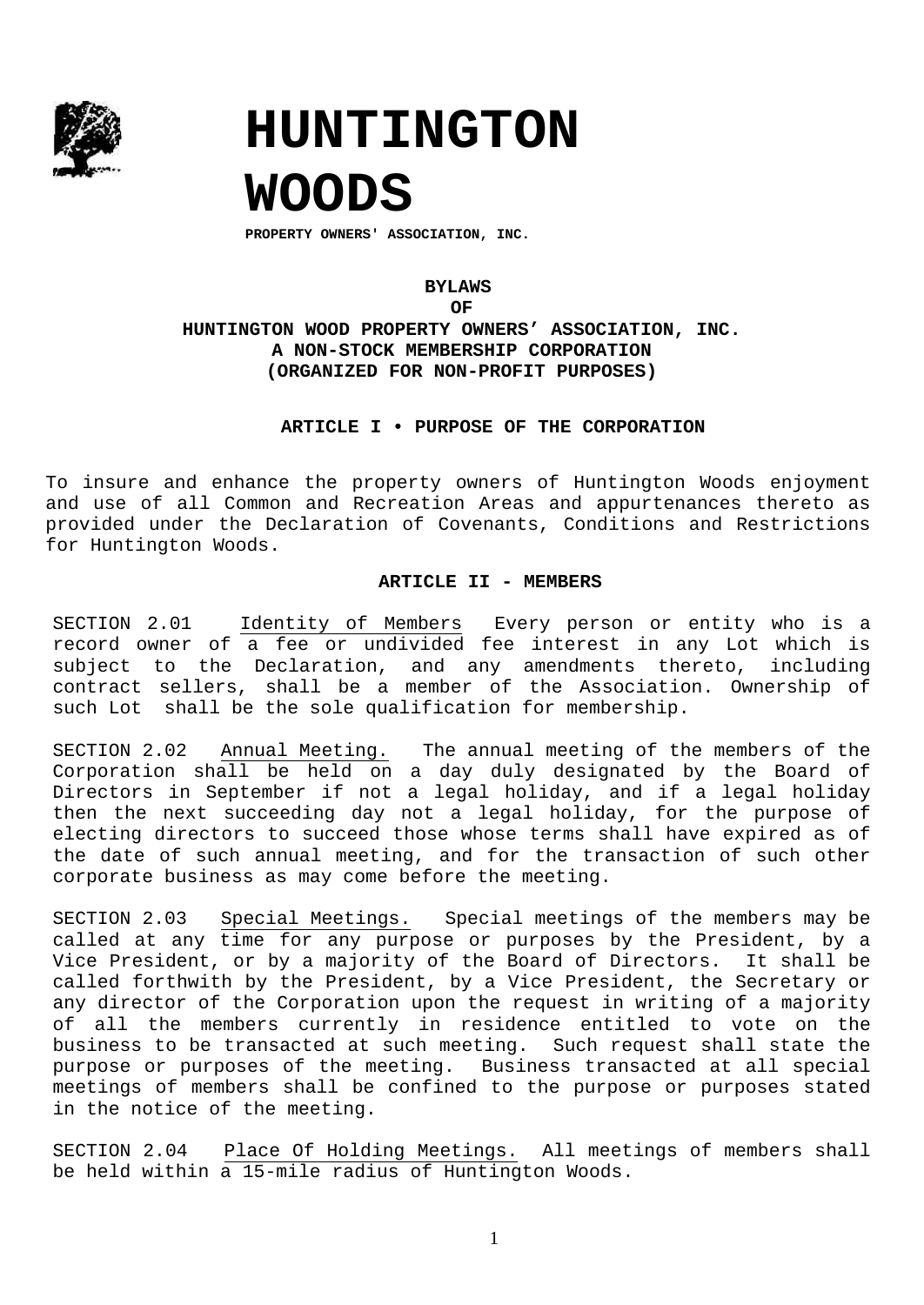SECTION 2.05 Notice of Meetings. Written notice of each meeting of the members shall be delivered by the Secretary, to each member of record entitled to vote at his post office address, as it appears upon the books of the Corporation, at least ten (10) days before the meeting. Each such notice shall state the place, day and hour at which the meeting is to be held and, purpose or purposes thereof.

SECTION 2.06 Quorum. The presence in person or proxy of a majority of the members of the corporation currently in residence shall constitute a quorum at all meetings of the members except as other wise provided by law, by the Articles of Incorporation or by these By-Laws. If less than a quorum shall be in called, the meeting may by adjourned from time to time by a majority vote of the members present or represented, without any notice other than by announcement at the meeting, until a quorum shall attend, any business may not be transacted which might have been transacted if the meeting had been held as originally called. A quorum shall consist of 51%.

SECTION 2.07 Conduct of Meetings. Meetings of members shall be presided over by the President of the Corporation or if he is not present, by a Vice President, or, if none of said officers is present, by a chairman to by elected at the meeting. The Secretary of the Corporation, or if he is not present, the presiding officer may appoint a person to act as Secretary of the meeting.

SECTION 2.08 Voting. . At all meetings of members every member entitled to vote there shall have one (1) vote. Such vote may be either in person or by proxy appointed by an instrument in writing subscribed by proxy appointed by an instrument in writing subscribed by such member or his duly authorized attorney, bearing a date not more than three (3) months prior to said meeting, unless said instrument provides for a longer<br>period. Such proxy shall be dated, but need not by sealed, witnessed or Such proxy shall be dated, but need not by sealed, witnessed or acknowledged. All elections shall be had and all questions shall be decided by a majority of the votes cast at a duly constituted meeting, except as otherwise provided by law, in the Articles of Incorporation or by these By-Laws.

If the chairman of the meeting shall so determine, a vote by ballot may be taken upon any election or matter, and the vote shall be so taken upon the request of ten percent (lO%) of all of the members entitled to vote on such election or matter. In either of such events, the proxies and ballots shall be received and be taken in charge and all questions touching the qualification of voters and the validity of proxies and the acceptance or rejection of votes, shall be decided by the tellers. Such tellers shall be appoint by the chairman of said meeting.

**ARTICLE III • BOARD OF DIRECTORS** SECTION 3.01 General Powers. The property and business of the Corporation shall be managed under the direction of the Board of Directors of the Corporation.

SECTION 3.02 Number and Term of Office. The number of directors shall be a minimum of three(3) and a maximum of seven(7). Directors must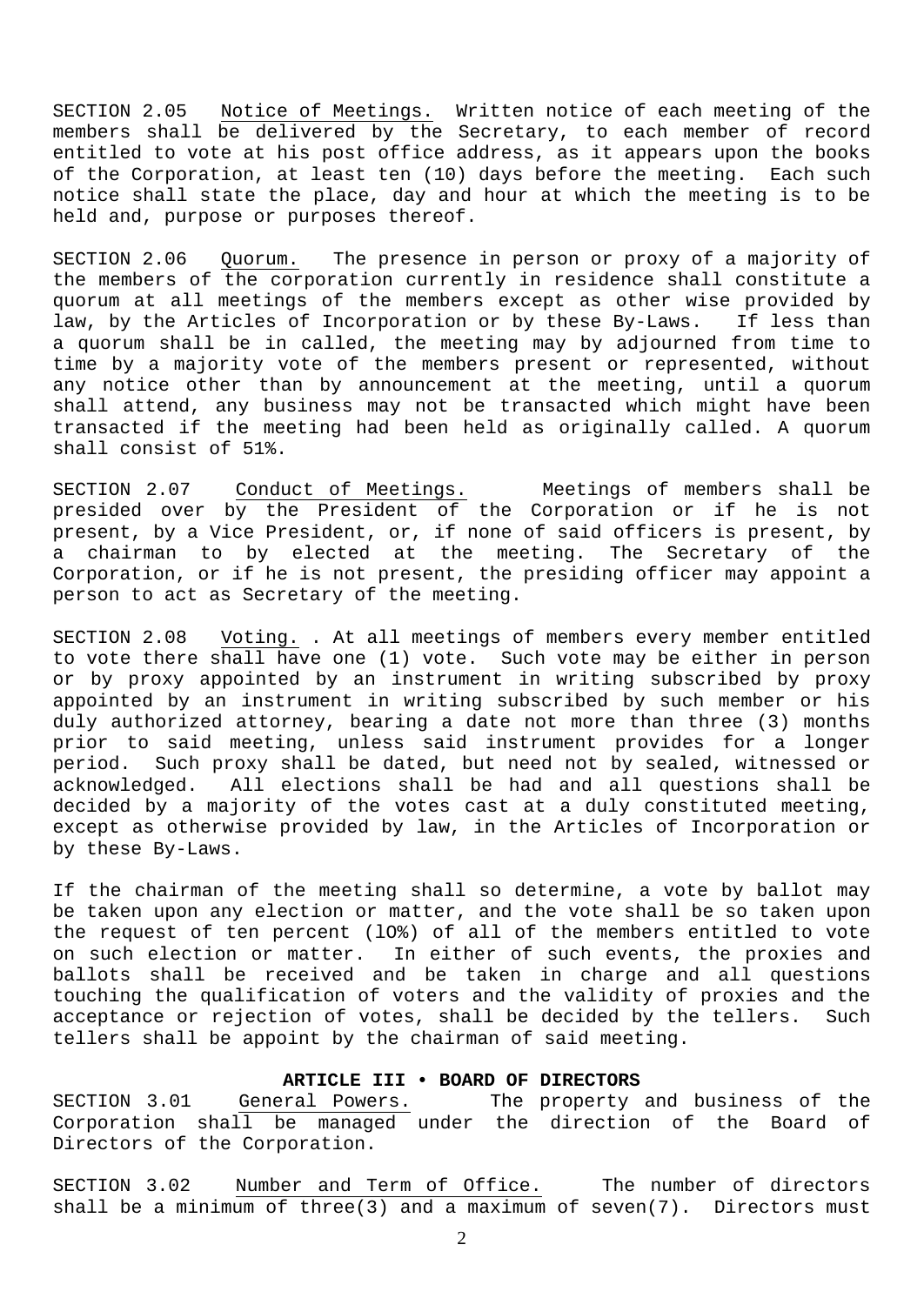be members. The directors shall serve for a three (3) year term, not to exceed two consecutive terms. At each annual meeting, the successor directors, not to exceed five (5), shall be elected to hold office for a term of three (3) years.

SECTION 3.03 Nomination and Election of Directors. The Nominating Committee, shall decide upon a slate of directors, and shall present such slate to the Board of Directors of the Corporation and the members not less than thirty (30) days prior to said Annual Meeting. And upon written request of at least one of the members of the Corporation, made to a member of the Nominating Committee not less than fifteen (15) days prior to said Annual Meeting, Designation an additional slate or slates of directors, the Nominating Committee shall present such slate or slates to the Board of Directors of the Corporation. Immediately there after, the Secretary shall apprise the members of the Corporation of said slate or slates. Nomination will be accepted from the floor.

The Nominating Committee shall there after present the said slate or slates of nominees to the members of the Corporation for election at the Annual Meeting.

SECTION 3.04 Filling of Vacancies. In the case of any vacancy in the Board of Directors through death, resignation, disqualification, removal or other cause, the remaining directors, by affirmative vote of the majority thereof, may elect a successor to hold office for the unexpired portion of the term of the director whose place shall be vacant, and until the election of his successor, or until he shall be removed, prior thereto, by an affirmative vote of a majority of the members.

Similarly and in the event of the number of directors being increased as provided in these By-Laws, the additional directors so provided for shall be elected at a special meeting of the members called for that purpose. Any director may be removed from office with or without cause be the affirmative vote of a majority of the members entitled to vote at any special meeting of members regularly called for the purpose.

SECTION 3.05 Place of Meeting. The Board of Directors may hold their meetings and keep the books of the Corporation at such place or places within a 15-mile radius of Huntington Woods as they may from time determine by resolution or by written consent of all the directors.

SECTION 3.06 Regular Meetings. Regular meetings of the Board of Directors may be held at such time and place as shall from time to time be determined by resolution of the Board, provided that notice of every resolution of the board facing or changing the time or place for the holding of regular meetings of the Board, provided that notice of every resolution of the Board fixing or changing the time or place for the holding of regular meetings of the Board shall be delivered to each directors shall be held immediately following the annual meeting of members at which a Board of Directors is elected. Any business may be transacted at any regular meeting of the Board.

3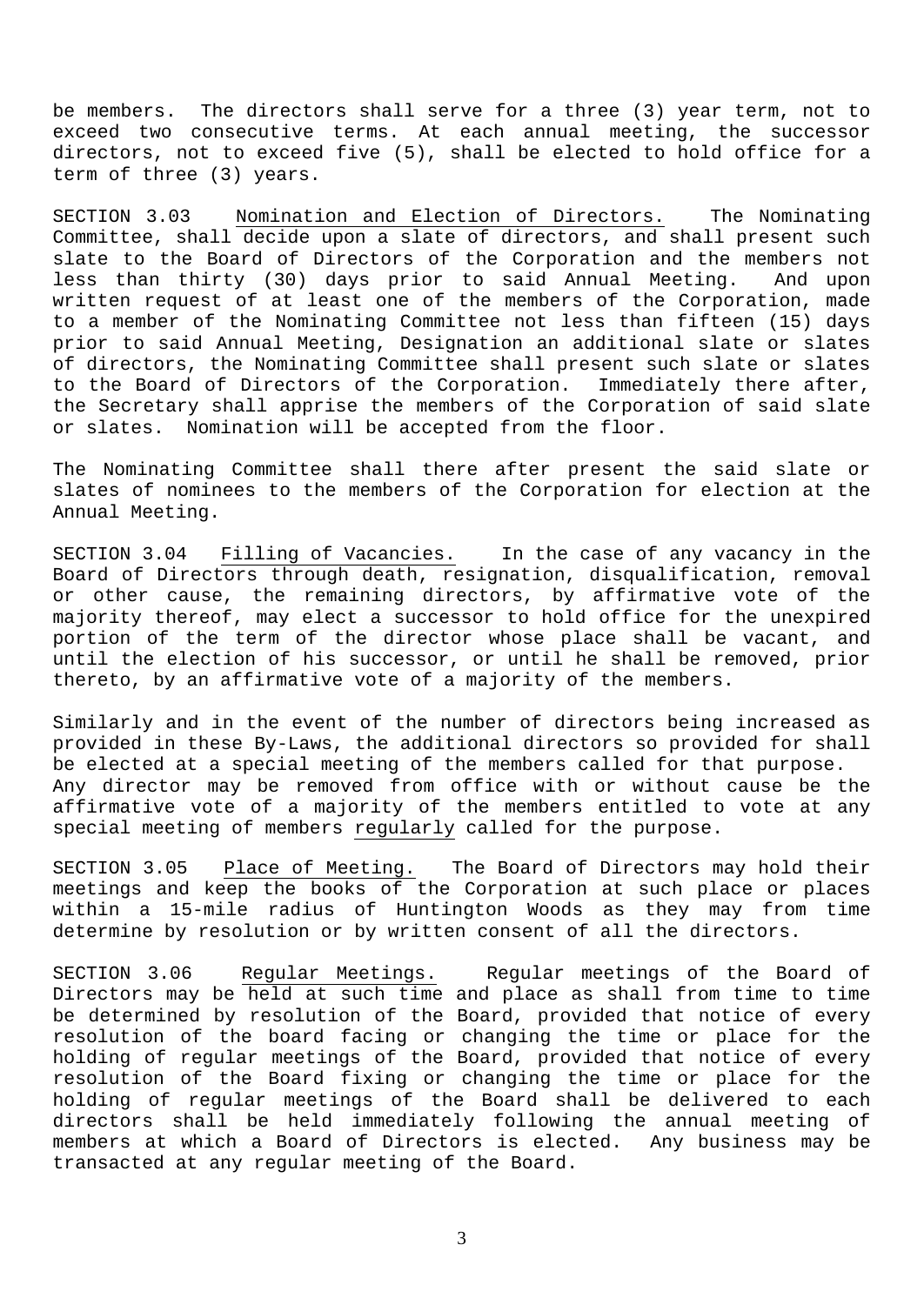SECTION 3.07 Special Meetings. Special meetings of the Board of Directors shall be held when ever called by any member of the Board of Directors. The Secretary shall give notice of each special meeting of the Board of Directors by contacting each Director and member at least 3<br>days before the meeting, stating the purpose of the meeting. Business days before the meeting, stating the purpose of the meeting. transacted at all special meetings of the board shall be confined to the purpose or purposes stated in the notice of the meeting. At any meeting at which every director shall be present, even though without notice, the special business may be transacted and any director may know writing waive notice of the time, place and objectives of any special meeting.

SECTION 3.08 Quorum. A majority of the whole member of directors shall constitute a quorum for the transaction of business at all meetings of the Board of Directors, but, if any meeting less than a quorum shall be present, a majority of those present may adjourn the meeting from time to time, and the act of a majority of the directors present at any meeting at which there is a quorum shall be the act of the Board of Directors, except as may be otherwise specifically provided by law or by the Articles of Incorporation or by these By-Laws.

SECTION 3.09 Required Vote. An affirmative vote of a majority of those present shall be necessary for the passage of any resolution.

SECTION 3.10 Compensation of Directors. Directors shall not receive any stated salary for their services.

SECTION 3.11 Nominating Committee. The Board to Directors shall elect a Nominating Committee consisting of the President and at least one other member. The Nominating Committee shall be selected by the Board of Directors at the regular meeting of the Board of Directors following the annual meeting.

SECTION 3.12 Committees. The Board of Directors may, by resolution passed by a majority of the whole Board, designate one or more committees, each committees to consist of two or more of the members of the Corporation, which, to the extent provided in the resolution, shall have and may exercise the powers of the Board of Directors, and may authorize the seal of the Corporation to be affixed to all papers which may require it. Such committee or committees shall have such names as may be determined from time to time by resolution adopted by the Board of Directors.

### **ARTICLE IV - OFFICERS**

SECTION 4.01 Election. Tenure and Compensation. The officers of the Corporation shall be a President, a Vice President, a Secretary, and a Treasurer. The officers shall be elected annually by the Board of Directors at its first meeting following the annual meeting of the members. All officers shall be directors. Any two or more of the above offices, except those of President and Vice President, may be held by the same person, but no officer shall execute, acknowledge or verify any instrument on by these By-Laws to be executed, acknowledged or verified by any two or more officers.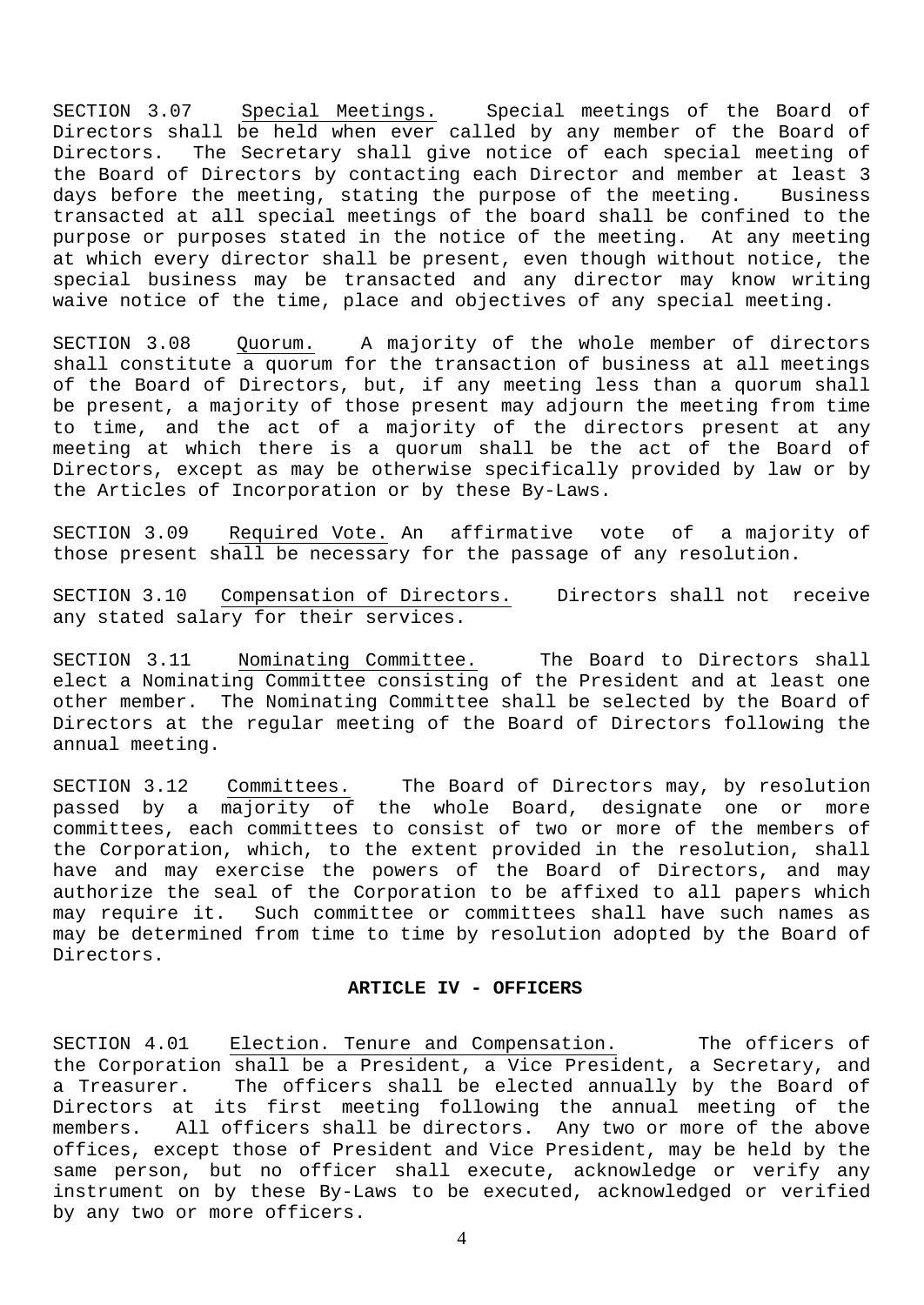In the event that any office other than an office required by law, shall not be filled by the Board of Directors, or, once filled, subsequently becomes vacant, then such office and all references thereto in these By-Laws shall be deemed inoperative unless and until such office is filled in accordance with the provisions of these By-Laws.

All officers and agents of the Corporation shall be subject to removal at any time by the affirmative vote of a majority of the whole Board of Directors, and all officers, agents, and employees, shall hold office at the discretion of the Board of Directors or of the officers appointing them.

SECTION 4.02 Powers and Duties of the President. The President shall be the chief executive officer of the Corporation and shall have general charge and control of all its business affairs and properties. He shall preside at all meetings of the Board of Directors and Members. The President may sign and execute all authorized bonds. contracts or<br>other obligations in the name of the Corporation. He shall have the other obligations in the name of the Corporation. general powers and duties of supervision and management usually vested in the office of president of a corporation. The President shall be an exofficio member of all the standing committees. He shall do and perform such other duties as may, from time to time be assigned to him by the Board of Directors.

SECTION 4.03 Powers and Duties of the Vice President. The Board of Directors shall elect the Vice President. The Vice President shall have such other powers and shall perform such other duties as may be assigned<br>to him by the Board of Directors or by the President. In case of the to him by the Board of Directors or by the President. absence or disability of the Vice President, and the taking of any action by the Vice President absence or disability of the President.

SECTION 4.04 Secretary. The Secretary shall give, or cause to be given, notice of all meetings to members and directors and all other notices required by law or by these By-Laws, and in case of his absence or refusal or neglect to do so, any such notice may be given by any person there unto directed by the President, or by the directors or members upon whose written request the meeting is called as provided in these By-Laws. The Secretary shall record all of the proceedings of the meeting of the members and of the directors in books provided for that purpose, and he shall perform such other duties as may be assigned to him by the directors or the President. He shall have custody of the seal of the Corporation and shall affix the same to all instruments requiring it, when authorized by the Board of Directors or the President, and attest the same. In general, the Secretary shall perform all the duties generally incident to the office of Secretary, subject to the control of the Board of Directors and the President.

SECTION 4.05 Treasurer. The Treasurer shall have custody of all the funds and securities of the Corporation, and he shall keep full and accurate account of receipts and disbursements in books belonging to the Corporation. He shall deposit all monies and other valuables in the name and to the credit of the Corporation in such depository or depositories as may be designated by the Board of Directors.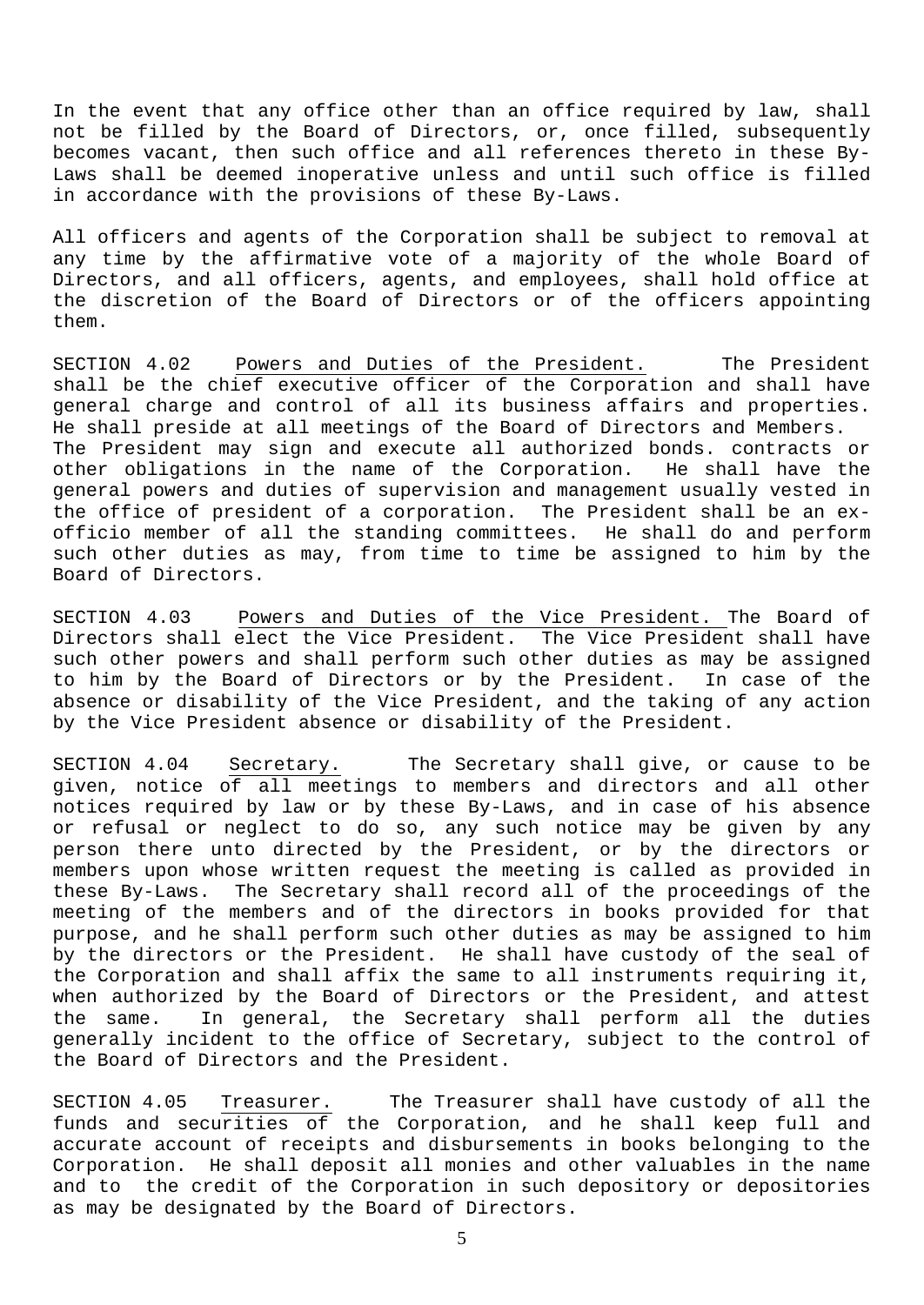The Treasurer shall disburse the funds of the corporation as may be ordered as per the By-Laws by the Board of Directors, taking proper vouchers for such disbursements. He shall render to the President and the Board of Directors, whenever either of them so requests an account of all his transactions as Treasurer and of the financial condition of the Corporation.

The Treasurer shall give the Corporation a bond, if required by the Board of Directors, in a sum, and with one or more sureties, satisfactory to the Board of Directors, for the faithful performance of the duties of his office and for the restoration to the Corporation in case of his death, resignation, retirement or removal from office of all books, papers, vouchers, moneys, and other properties of whatever kind in his possession or under his control belonging to the Corporation.

The Treasurer shall perform all the duties generally incident to the office of the Treasurer, subject to the control of the Board of Directors and the President.

SECTION 4.06 Assistant Secretary. The Board of Directors may appoint an Assistant Secretary or more than one Assistant Secretary. Each Assistant Secretary shall (except as otherwise provided by resolution of the Board of Directors) have power to perform all duties of the Secretary in the absence or disability of the Secretary and shall have such other powers and shall perform such other duties as may be assigned to him by the Board of Directors or the President. In case of the absence or disability of the Secretary, the duties of the office shall be performed by any such Assistant Secretary, and the taking of any action by any such Assistant Secretary in place if the Secretary shall be conclusive evidence of the absence or disability of the Secretary.

SECTION 4.07 Assistant Treasurer. The Board of Directors may appoint an Assistant Treasurer or more than one Assistant Treasurer. Each Assistant Treasurer shall (except as otherwise provided by resolution of the Board of Directors) have power to perform all duties of the Treasurer in the absence or disability of the Treasurer and shall have such other powers and shall perform such other duties as may be assigned to him by the Board of Directors or the President. In case of the absence or disability of the Treasurer, the duties of the office shall be performed by any Assistant Treasurer, and the taking of any action by any such Assistant Treasurer in place of the Treasurer shall be conclusive evidence of the absence or disability of the Treasurer.

### **ARTICLE V - CORPORATE SEAL**

SECTION 5.01 Seal. In the event that the President shall direct the Secretary to obtain a corporate seal, the corporate seal shall be circular in form and shall have inscribed thereon the name of the Corporation, the year of its organization and the word, "Maryland". Duplicate copies of the corporate seal may be provided for use in the different offices of the Corporation but each copy thereof shall be in the custody of the Secretary of the Corporation or of an Assistant Secretary of the Corporation nominated by the Secretary.